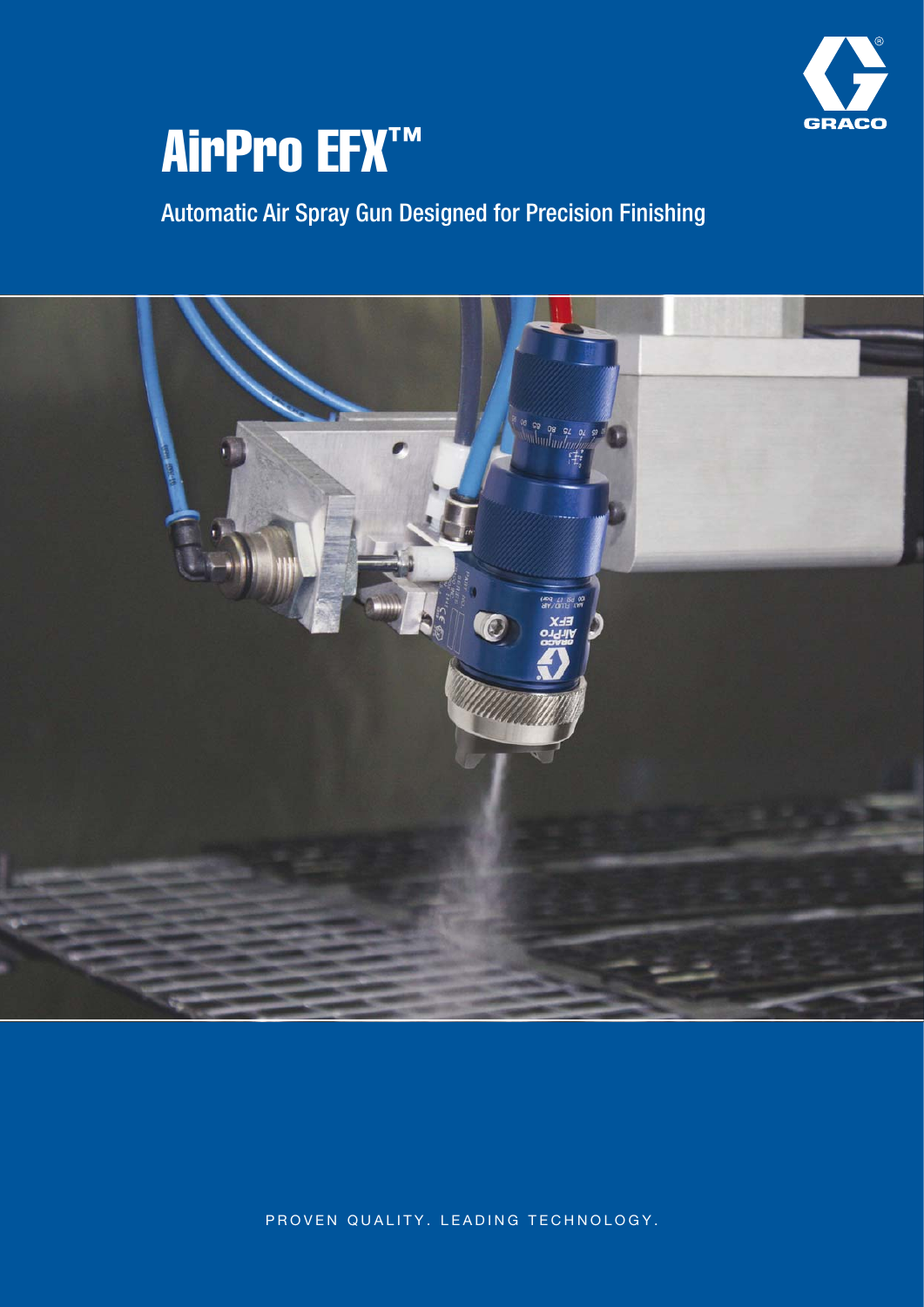## Precision Finishing



## **Setting the Performance Benchmark**

The AirPro EFX is a complete line of air spray automatic guns with optimized performance for the most precise spray finishing. All aspects of the AirPro EFX are designed to meet the demands of small component precision finishing including:

- Aircaps and nozzles deliver superior, precision spray performance
- Precision fluid adjustment with a micrometer-telescoping knob
- High wear components designed for abrasive materials
- Excellent fluid flow rate stability and repeatability
- Compact and lightweight gun

## **Innovative Engineering and Design Infused with the latest technology and performance features, the AirPro EFX gun offers countless innovations for the fine finish market.**

- 5 spray technologies including the exclusive HiTEch
- 6 nozzle sizes for flow rates as low as 10 cc per minute, up to 350 cc per minute
- 3 fluid adjustment knobs for greater flow rate precision
- 2 mounting styles for manufacturing line flexibility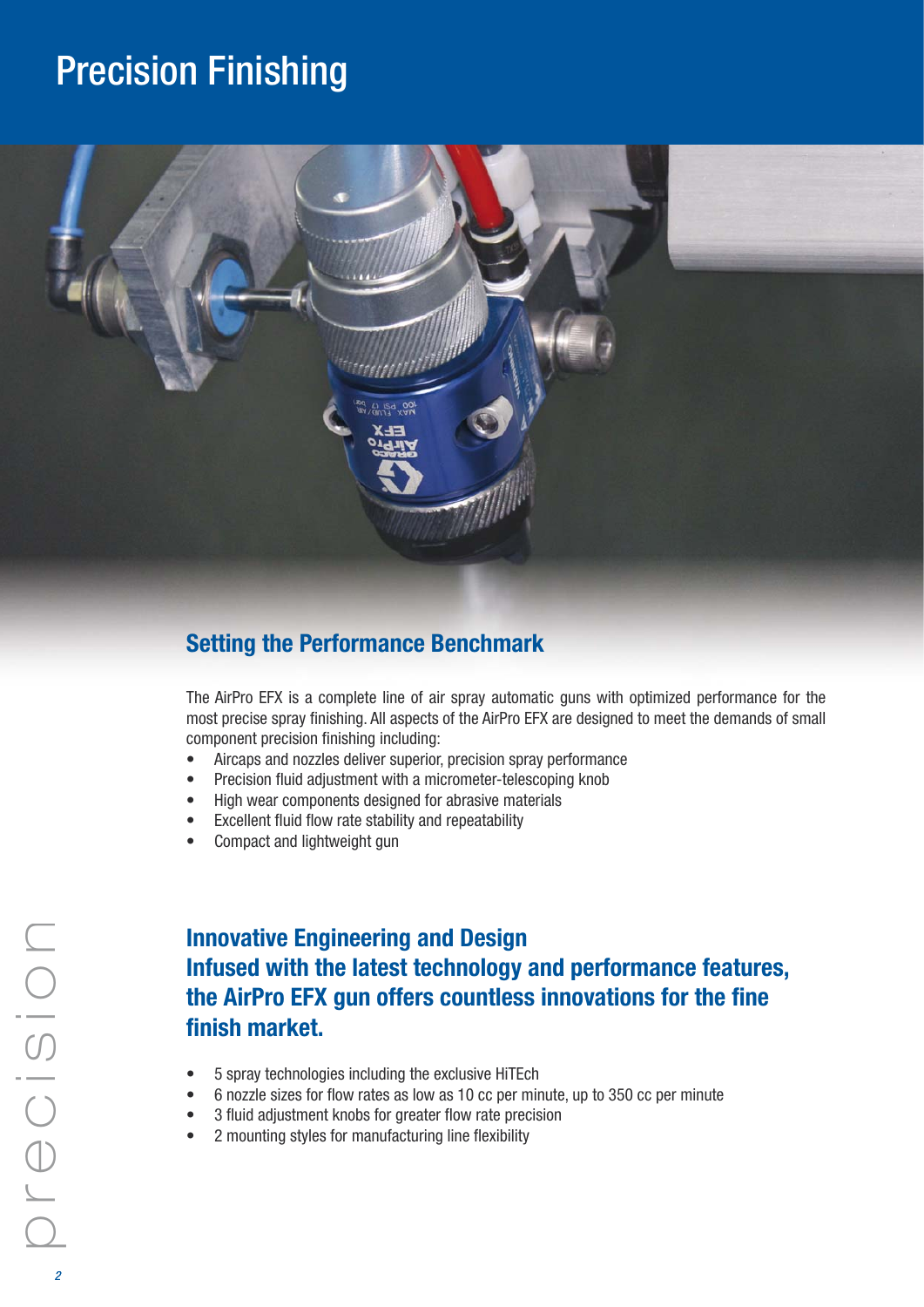# Breakthrough Technology

## Apply Superior Finishes

Each AirPro EFX gun is analyzed for spray pattern excellence so you get precise coverage every time you spray.

Laser light imaging technology verifies spraying benchmarks are met or exceeded for each AirPro EFX gun – guaranteeing the following criteria:

- High quality spray pattern shape
- Enhanced atomization for outstanding finish quality
- Even material distribution through the spray pattern for optimum coverage



Actual spray pattern produced using laser light sheet imaging technology

## Advanced Air cap Technologies

### **HiTEch**

A high transfer efficiency gun with excellent atomization. Air caps and nozzles are designed to deliver superior finish quality while reducing overspray.

### **Air Brush**

Delivers a round spray pattern for precise, small surface area spraying. The ability to control pattern size decreases material usage.

## Versatile Product Line

Offered in five air spray technologies, including air brush, Graco's AirPro EFX automatic gun has the versatility and flexibility to accommodate a variety of spraying needs.



|                            | <b>HiTEch</b> | I VMP         | <b>HVLP</b>             | <b>CONVENTIONAL</b> |
|----------------------------|---------------|---------------|-------------------------|---------------------|
| <b>FINISH QUALITY</b>      | <b>Best</b>   | <b>Better</b> | Good                    | <b>Best</b>         |
| <b>TRANSFER EFFICIENCY</b> | <b>High</b>   | <b>Medium</b> | <b>Medium</b>           | Low                 |
| <b>FLUID FLOW</b>          | Medium        | <b>Medium</b> | $\overline{\text{row}}$ | <b>High</b>         |
| <b>AIR FLOW</b>            | Hiah          | Low           | High                    | Low                 |
|                            |               |               |                         |                     |



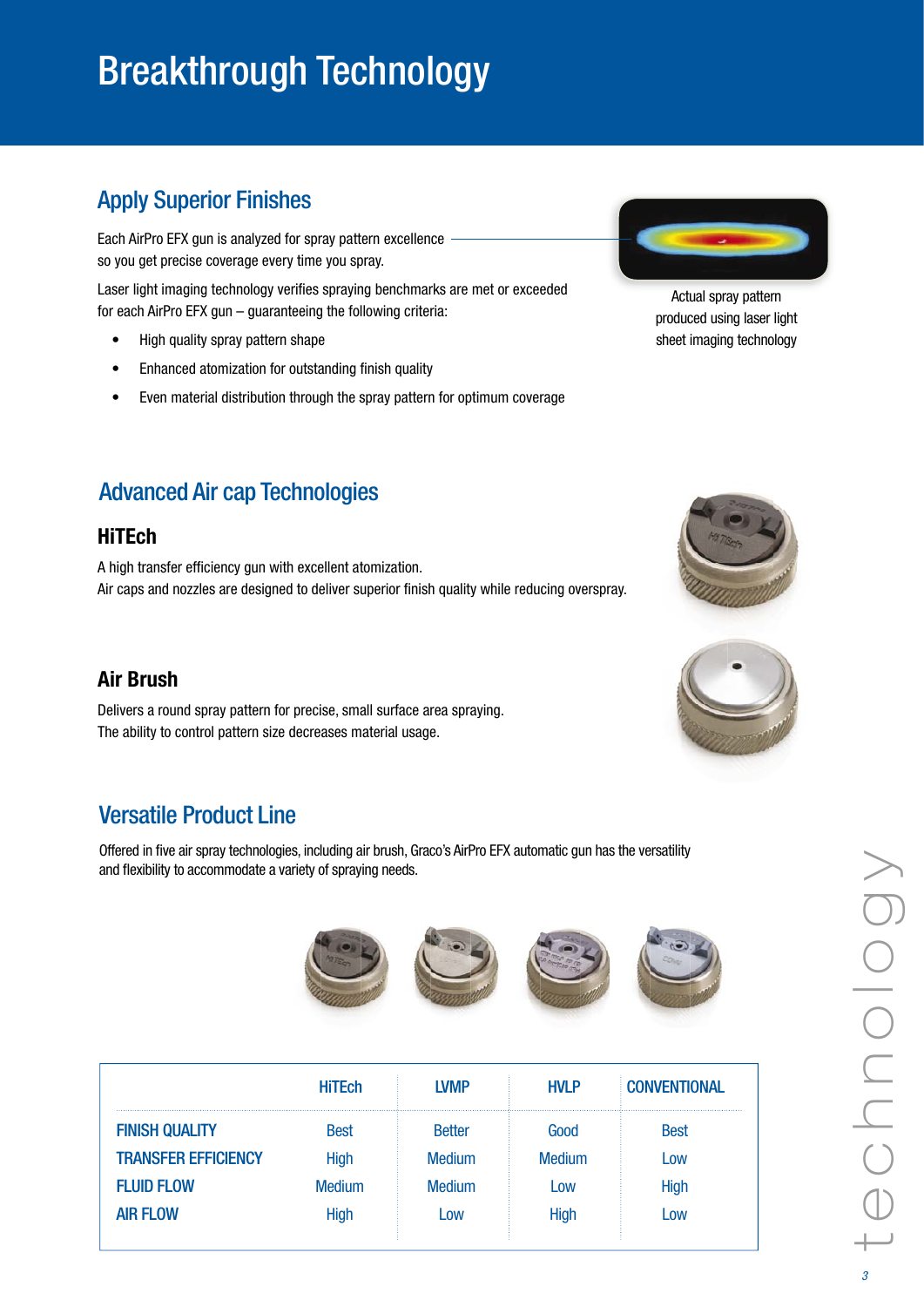## Engineered for Accuracy

## **Light, Compact and Perfect for Robotic Applications!**

The AirPro EFX air spray automatic guns are among the lightest and most compact guns in their class. With no internal air shutoff mechanism, the AirPro EFX delivers increased reliability and precision fluid flow. The modest size and weight of this gun make it an excellent choice for fixed, reciprocating and robotic applications.

## Features



- Available in five air spray technologies, including HiTEch and air brush
- Indexing air cap provides fast, accurate positioning in the vertical or horizontal position

#### 2 Nozzle and Needle

- Optimized for maximum flow rate adjustability
- Available in tungsten carbide for increased life with abrasive and metallic coatings
- Delivers excellent flow rate stability and repeatability

#### **3** Needle Packing

• Design and material construction is durable for long life with abrasive materials, including UV coatings



#### 5 Air Inlet

- Separate inlets for atomizing, fan and trigger air provide increased control
- Quick disconnect air fittings decrease time needed for repairs
- 6 Two Mounting Styles

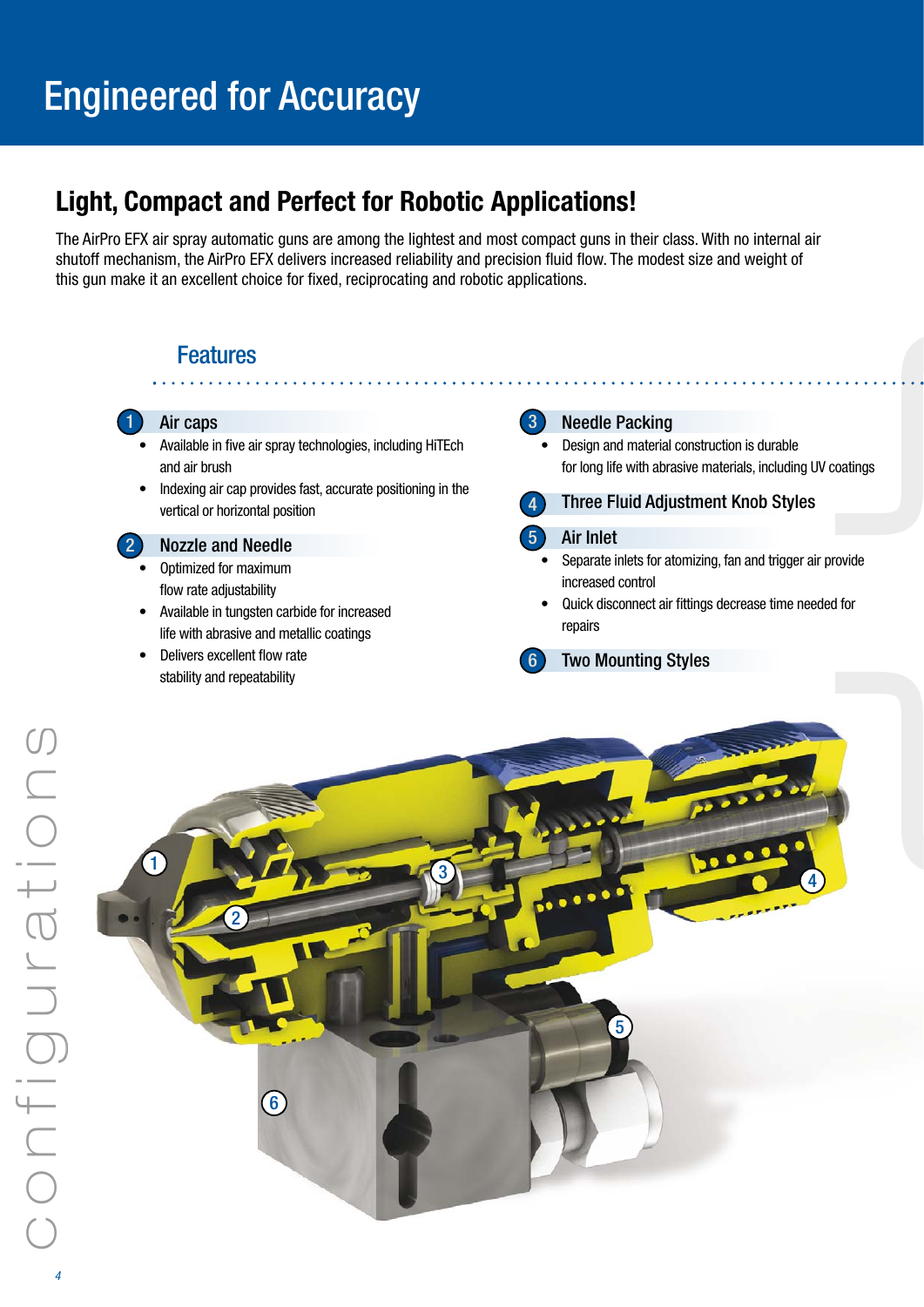# Mounting and Fluid Adjustment Options

## Fluid Adjustment Knobs



## Flexible Gun Mounting

#### Manifold Style

- Durable stainless steel fluid passages
- Recirculation up to the nozzle for no dead spots
- Quick removal of the gun from the manifold for easy repair
- Manifold guarantees gun positioning even after gun repairs
- Mounting rod included for ease of installation.

#### Direct Connect Style

- Hose fittings connect directly to gun
- Quick disconnect air fittings
- HiTEch gun models have stainless steel fluid fittings
- Top attachment slot for consistent mounting



5 d e s i g  $\subseteq$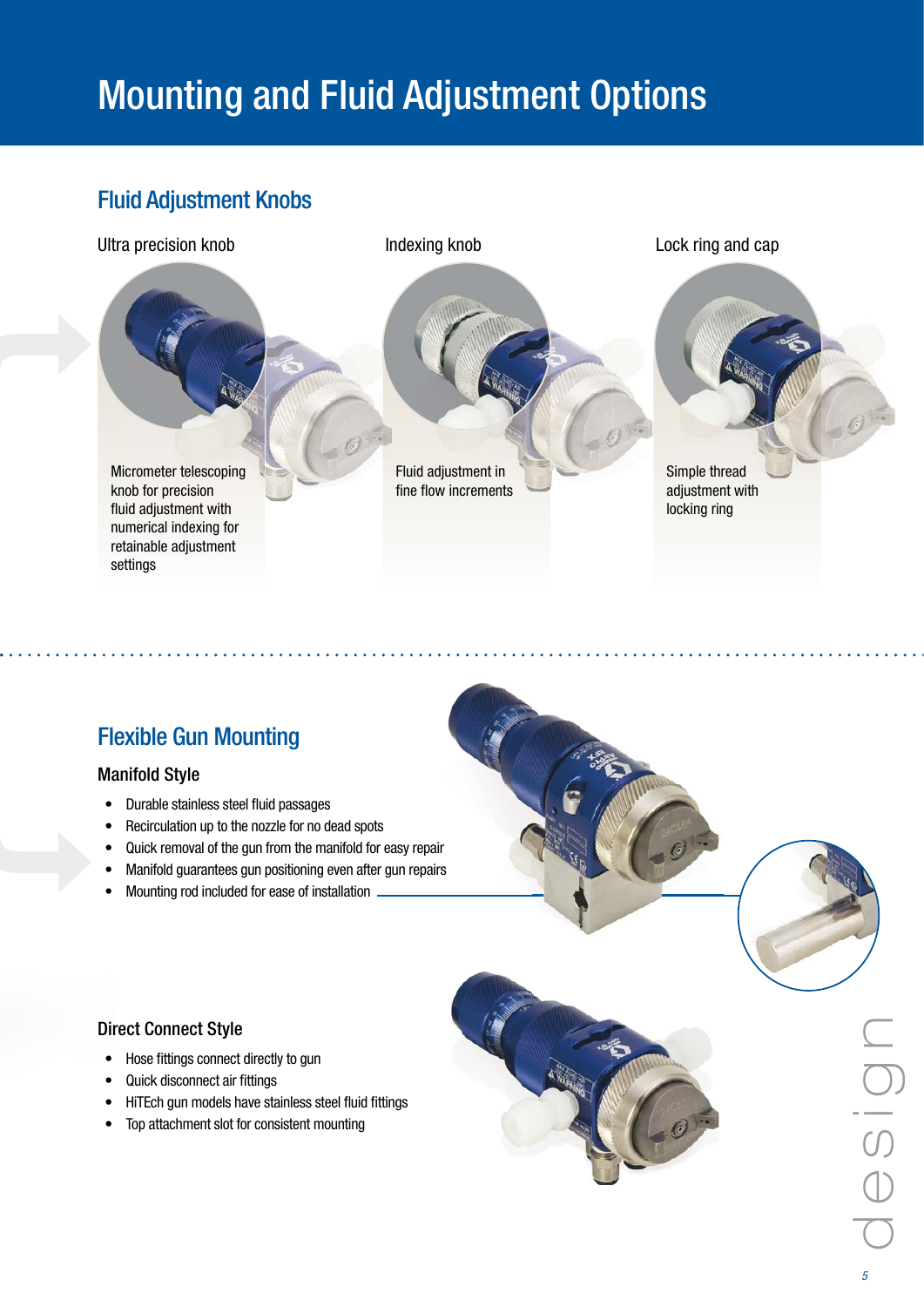## Ordering Information

- 1. Choose Manifold or Direct Connect style gun
- 2. Select Spray Type (HiTEch, LVMP, HVLP, Conventional or Air Brush)
- 3. Select material viscosity
- 4. Select average flow rate

### Manifold Style Guns

| Part<br><b>Number</b> | <b>Spray Type</b> | <b>Nozzle Size</b>    | <b>Material</b><br>Viscosity* | <b>Flow</b>                         | Needle Tip/<br><b>Nozzle Material</b> | <b>Fluid Adjustment</b><br><b>Knob</b> | <b>Needle/Nozzle</b><br>Kit Part No. | Air Cap with Pin<br>Part No. |
|-----------------------|-------------------|-----------------------|-------------------------------|-------------------------------------|---------------------------------------|----------------------------------------|--------------------------------------|------------------------------|
| 24B866                | <b>HiTEch</b>     | $0.7$ mm $(0.028$ in) | light                         | 10 - 100 cc/min (0.3 - 3.4 oz/min)  | <b>SST</b>                            | <b>Ultra Precision</b>                 | 24D303                               | 24D703                       |
| 24B867                | <b>HiTEch</b>     | $1.0$ mm (0.039 in)   | light-medium                  | 20 - 200 cc/min (0.7 - 6.8 oz/min)  | Carbide                               | <b>Ultra Precision</b>                 | 24C221                               | 24D703                       |
| 24B868                | <b>HiTEch</b>     | $1.5$ mm (0.059 in)   | medium                        | 45 - 450 cc/min (1.5 - 15.2 oz/min) | Carbide                               | <b>Ultra Precision</b>                 | 24C201                               | 24D704                       |
| 24B869                | <b>LVMP</b>       | $0.5$ mm $(0.020$ in) | light                         | 5 - 50 cc/min (0.2 - 1.7 oz/min)    | SST                                   | <b>Ultra Precision</b>                 | 24D277                               | 24C184                       |
| 24B870                | <b>LVMP</b>       | $0.7$ mm $(0.028$ in) | light                         | 10 - 100 cc/min (0.3 - 3.4 oz/min)  | <b>SST</b>                            | <b>Ultra Precision</b>                 | 24D278                               | 24C184                       |
| 24B871                | <b>LVMP</b>       | $0.9$ mm $(0.035$ in) | light-medium                  | 15 - 150 cc/min (0.5 - 5.1 oz/min)  | <b>SST</b>                            | <b>Ultra Precision</b>                 | 24D279                               | 24C184                       |
| 24B872                | <b>LVMP</b>       | 1.1 mm $(0.043$ in)   | light-medium                  | 25 - 250 cc/min (0.8 - 8.5 oz/min)  | <b>SST</b>                            | <b>Ultra Precision</b>                 | 24D280                               | 24C184                       |
| 24B873                | <b>LVMP</b>       | $1.3$ mm (0.051 in)   | medium                        | 35 - 350 cc/min (1.2 - 11.8 oz/min) | <b>SST</b>                            | <b>Ultra Precision</b>                 | 24D281                               | 24C184                       |
| 24B874                | <b>LVMP</b>       | $1.5$ mm $(0.059$ in) | medium                        | 45 - 450 cc/min (1.5 - 15.2 oz/min) | Carbide                               | <b>Ultra Precision</b>                 | 24D284                               | 24C184                       |
| 24B862                | <b>HVLP</b>       | $0.5$ mm (0.020 in)   | light                         | 5 - 50 cc/min (0.2 - 1.7 oz/min)    | <b>SST</b>                            | Indexing                               | 24D302                               | 24C183                       |
| 24B863                | <b>HVLP</b>       | $0.7$ mm $(0.028$ in) | light                         | 10 - 100 cc/min (0.3 - 3.4 oz/min)  | <b>SST</b>                            | Indexing                               | 24D303                               | 24C183                       |
| 24B864                | <b>HVLP</b>       | 1.1 mm $(0.043$ in)   | light-medium                  | 25 - 250 cc/min (0.8 - 8.5 oz/min)  | <b>SST</b>                            | Indexing                               | 24D305                               | 24C183                       |
| 24B865                | <b>HVLP</b>       | $1.3$ mm $(0.051$ in) | medium                        | 35 - 350 cc/min (1.2 - 11.8 oz/min) | <b>SST</b>                            | Indexing                               | 24D306                               | 24C183                       |
| 24B857                | Conventional      | $0.7$ mm $(0.028$ in) | light                         | 10 - 100 cc/min (0.3 - 3.4 oz/min)  | SST                                   | Indexing                               | 24C197                               | 24C182                       |
| 24B858                | Conventional      | $0.9$ mm $(0.035$ in) | light-medium                  | 15 - 150 cc/min (0.5 - 5.1 oz/min)  | <b>SST</b>                            | Indexing                               | 24C198                               | 24C182                       |
| 24B859                | Conventional      | 1.1 mm $(0.043$ in)   | light-medium                  | 25 - 250 cc/min (0.8 - 8.5 oz/min)  | SST                                   | Indexing                               | 24C199                               | 24C182                       |
| 24B860                | Conventional      | $1.3$ mm $(0.051$ in) | medium                        | 35 - 350 cc/min (1.2 - 11.8 oz/min) | <b>SST</b>                            | Indexing                               | <b>24C200</b>                        | 24C182                       |
| 24B861                | Conventional      | $1.5$ mm (0.059 in)   | medium                        | 45 - 450 cc/min (1.5 - 15.2 oz/min) | Carbide                               | Indexing                               | 24C201                               | 24C182                       |
| 24B875                | Air Brush         | $0.7$ mm $(0.028$ in) | light                         | 10 - 100 cc/min (0.3 - 3.4 oz/min)  | <b>SST</b>                            | Indexing                               | 24C197                               | 24D705                       |

## Direct Connect Style Guns

| Part<br><b>Number</b> | <b>Spray Type</b> | <b>Nozzle Size</b>    | <b>Material</b><br>Viscositv* | <b>Flow</b>                         | Needle Tip/<br><b>Nozzle Material</b> | <b>Fluid Adjustment</b><br>Knob | Needle/Nozzle<br>Kit Part No. | Air Cap with Pin<br>Part No. |
|-----------------------|-------------------|-----------------------|-------------------------------|-------------------------------------|---------------------------------------|---------------------------------|-------------------------------|------------------------------|
| 24B884                | HiTEch            | $0.7$ mm $(0.028$ in) | light                         | 10 - 100 cc/min (0.3 - 3.4 oz/min)  | <b>SST</b>                            | <b>Ultra Precision</b>          | 24D303                        | 24D703                       |
| 24B885                | HiTEch            | $1.0$ mm $(0.039$ in) | light-medium                  | 20 - 200 cc/min (0.7 - 6.8 oz/min)  | Carbide                               | <b>Ultra Precision</b>          | 24C221                        | 24D703                       |
| 24B886                | HiTEch            | $1.5$ mm (0.059 in)   | medium                        | 45 - 450 cc/min (1.5 - 15.2 oz/min) | Carbide                               | <b>Ultra Precision</b>          | 24C201                        | 24D704                       |
| 24B887                | <b>LVMP</b>       | $0.5$ mm $(0.020$ in) | light                         | 5 - 50 cc/min (0.2 - 1.7 oz/min)    | <b>SST</b>                            | Indexing                        | 24D277                        | 24C184                       |
| 24B888                | <b>LVMP</b>       | $0.7$ mm $(0.028$ in) | light                         | 10 - 100 cc/min (0.3 - 3.4 oz/min)  | <b>SST</b>                            | Indexing                        | 24D278                        | 24C184                       |
| 24B889                | <b>LVMP</b>       | $0.9$ mm $(0.035$ in) | light-medium                  | 15 - 150 cc/min (0.5 - 5.1 oz/min)  | <b>SST</b>                            | Indexing                        | 24D279                        | 24C184                       |
| 24B890                | <b>LVMP</b>       | 1.1 mm $(0.043$ in)   | light-medium                  | 25 - 250 cc/min (0.8 - 8.5 oz/min)  | <b>SST</b>                            | Indexing                        | 24D280                        | 24C184                       |
| 24B891                | <b>LVMP</b>       | $1.3$ mm (0.051 in)   | medium                        | 35 - 350 cc/min (1.2 - 11.8 oz/min) | <b>SST</b>                            | Indexing                        | 24D281                        | 24C184                       |
| 24B881                | <b>HVLP</b>       | $0.7$ mm $(0.028$ in) | light                         | 10 - 100 cc/min (0.3 - 3.4 oz/min)  | SST                                   | Indexing                        | 24D303                        | 24C183                       |
| 24B882                | <b>HVLP</b>       | 1.1 mm $(0.043$ in)   | light-medium                  | 25 - 250 cc/min (0.8 - 8.5 oz/min)  | <b>SST</b>                            | Indexing                        | 24D305                        | 24C183                       |
| 24B883                | <b>HVLP</b>       | $1.3$ mm (0.051 in)   | medium                        | 35 - 350 cc/min (1.2 - 11.8 oz/min) | <b>SST</b>                            | Indexing                        | 24D306                        | 24C183                       |
| 24B877                | Conventional      | $0.7$ mm $(0.028$ in) | light                         | 10 - 100 cc/min (0.3 - 3.4 oz/min)  | SST                                   | Lock Ring                       | 24C197                        | 24C182                       |
| 24B878                | Conventional      | $0.9$ mm $(0.035$ in) | light-medium                  | 15 - 150 cc/min (0.5 - 5.1 oz/min)  | SST                                   | Lock Ring                       | 24C198                        | 24C182                       |
| 24B879                | Conventional      | 1.1 mm $(0.043$ in)   | light-medium                  | 25 - 250 cc/min (0.8 - 8.5 oz/min)  | <b>SST</b>                            | Lock Ring                       | 24C199                        | 24C182                       |
| 24B880                | Conventional      | $1.3$ mm (0.051 in)   | medium                        | 35 - 350 cc/min (1.2 - 11.8 oz/min) | <b>SST</b>                            | Lock Ring                       | 24C200                        | 24C182                       |
| 24B892                | Air Brush         | $0.7$ mm $(0.028$ in) | light                         | 10 - 100 cc/min (0.3 - 3.4 oz/min)  | <b>SST</b>                            | Indexing                        | 24C197                        | 24D705                       |

\*Light: 20 or less centipoise - Light-Medium: 21 - 42 centipoise - Medium: 43 - 64 centipoise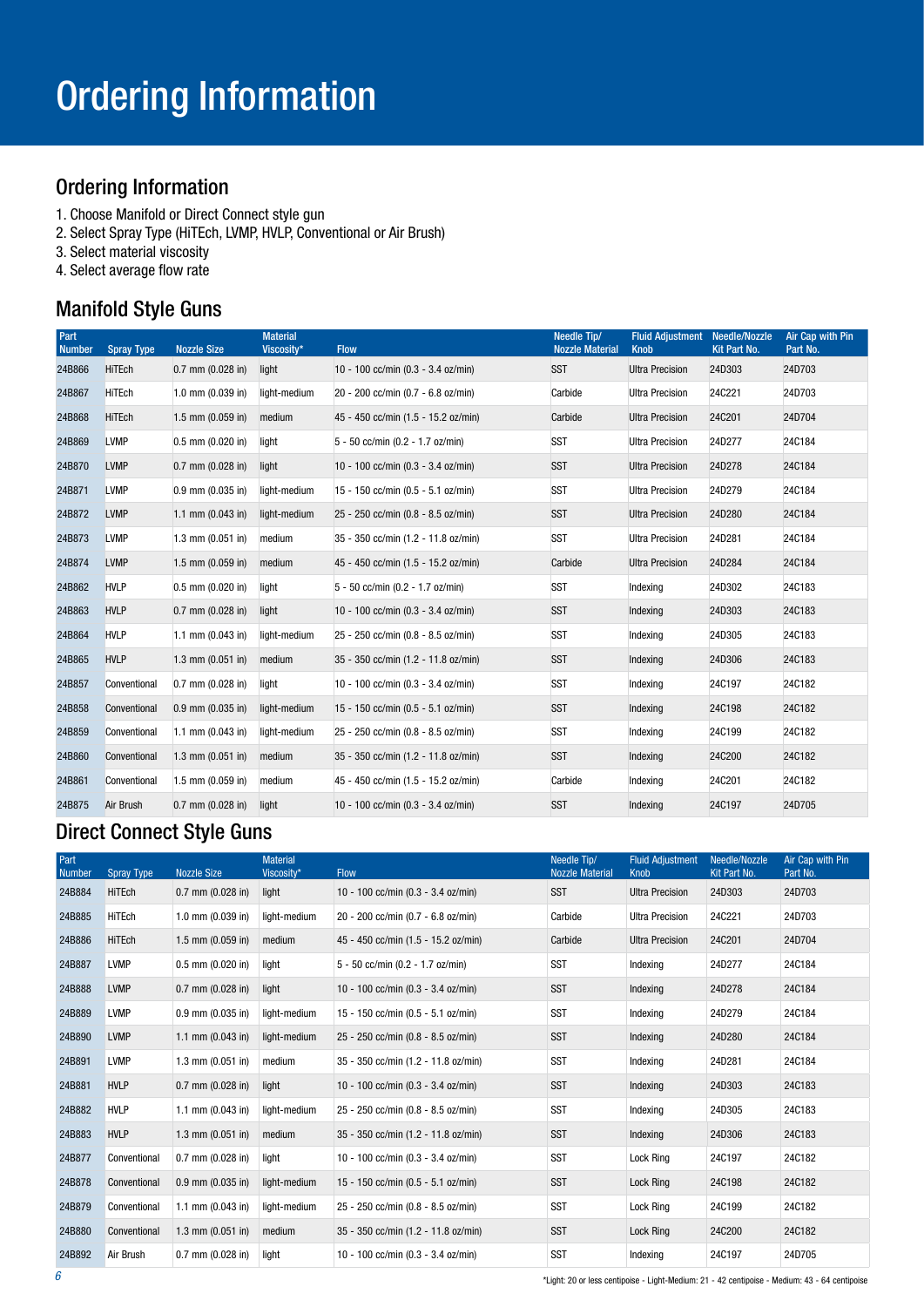# Technical Specifications

### Technical Data

| Weight                                                                                                                                                              |  |
|---------------------------------------------------------------------------------------------------------------------------------------------------------------------|--|
| <b>Wetted Parts</b><br>Ultra High Molecular Weight Polyethylene,<br><b>Tungsten Carbide</b><br>Ultra High Molecular Weight Polyethylene,<br>Tungsten Carbide, Nylon |  |

## Triggering Speed

These values apply to a new gun with a 12 ft (3.6 m), 1/4 in (6.3 mm) OD cylinder air line and a 1.1 m (0.043 in) nozzle.

Values will vary slightly with use and with variations in equipment.

| Cylinder Air Pressure                                   | <b>Fluid Pressure</b>      | <b>Air Pressure</b>      | <b>MSEC</b><br>to Fully Open   to Fully Close | <b>MSEC</b> |
|---------------------------------------------------------|----------------------------|--------------------------|-----------------------------------------------|-------------|
| $(3.5 \text{ bar } (50 \text{ psi}, 0.35 \text{ kPa}))$ | 3.5 bar (50 psi, 0.35 kPa) | 7 bar (100 psi, 0.7 kPa) | 48                                            | 84          |

### Accessories

| <b>24C216</b>                 | Fittings Kit, 1/4 inch - Includes 3 air fittings and 2 fluid fittings                                                                                                                  |
|-------------------------------|----------------------------------------------------------------------------------------------------------------------------------------------------------------------------------------|
| 24D143                        | Robot Adapter Kit Fanuc Paint Mate 200 - Compatible with and without manifold                                                                                                          |
| <b>24D008</b>                 | Inlet Air Needle Valve - Includes needle valve and 6 mm tube fitting                                                                                                                   |
| 24C214                        | <b>HVLP Pressure Verification Kit</b><br>For use in checking air cap atomizing and fan pattern air<br>pressure at various supply air pressures. Not to be used<br>for actual spraying. |
| <b>Fluid Adjustment Knobs</b> |                                                                                                                                                                                        |
| 24D065                        | Ultra-Precision Knob<br>Micrometer telescoping knob which is indexed for precision adjustment                                                                                          |

| <b>24C204</b> | Indexing Knob<br>Fluid adjustment in fine flow increments       |
|---------------|-----------------------------------------------------------------|
| <b>24C203</b> | Lock Ring and Cap<br>Simple thread adjustment with locking ring |

### Needle Assembly Identification

| <b>Part Number</b> | <b>Needle Assembly Size</b> | # of Grooves | <b>Material</b> |
|--------------------|-----------------------------|--------------|-----------------|
| 24C190             | $0.5$ mm $(0.020$ in)       |              | <b>SST</b>      |
| 24C191             | $0.7$ mm $(0.028$ in)       | 2            | <b>SST</b>      |
| 24C192             | $0.9$ mm $(0.035$ in)       | 3            | <b>SST</b>      |
| 24C220             | 1.0 mm (0.039 in)           | 0            | Carbide         |
| 24C193             | 1.1 mm $(0.043$ in)         | 4            | <b>SST</b>      |
| 24C194             | $1.3$ mm $(0.051$ in)       | 5            | <b>SST</b>      |
| 24C195             | $1.5$ mm (0.059 in)         | 0            | Carbide         |